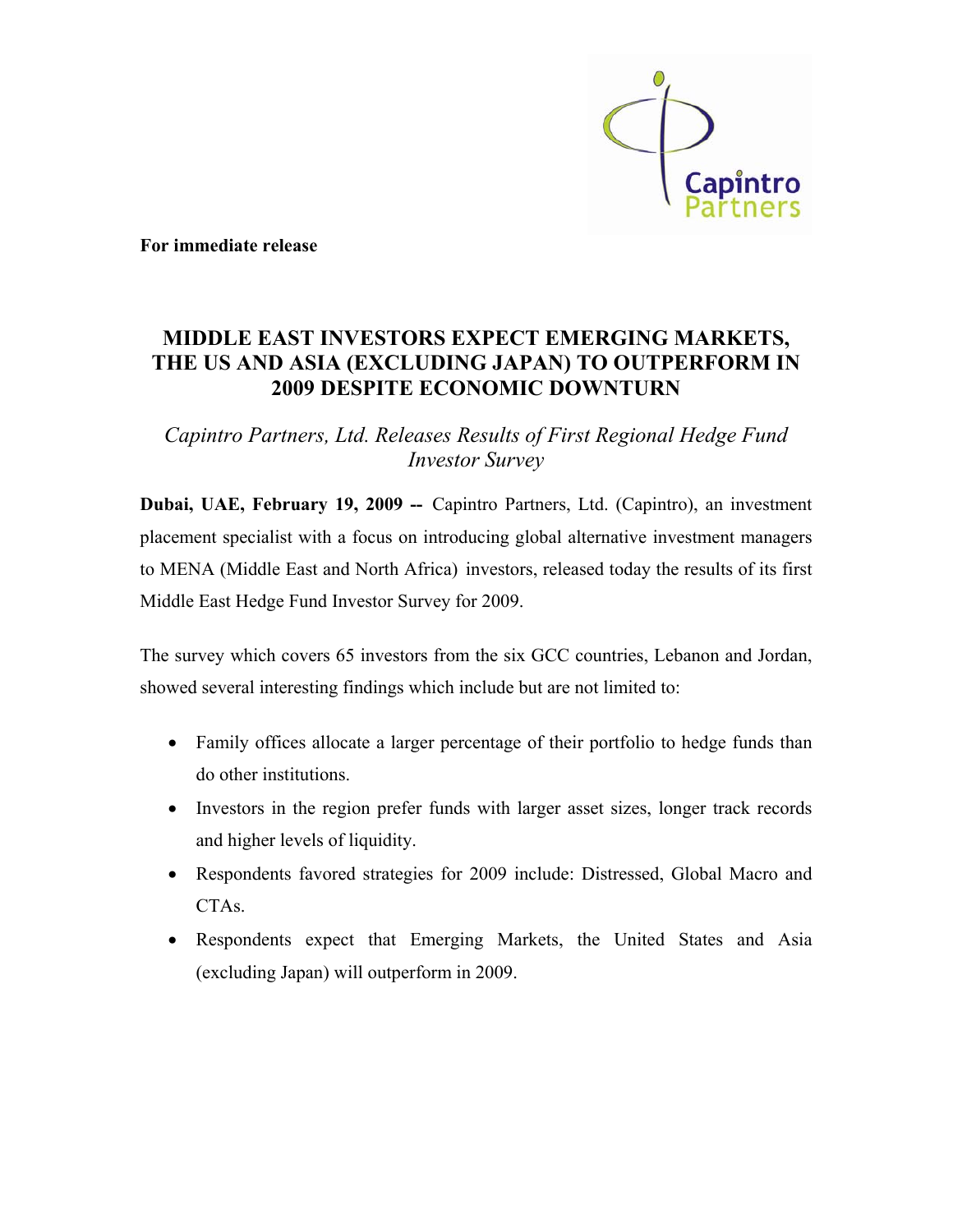

"This research serves multiple purposes; it allows global fund managers to hear directly from investors with regards to questions they typically have such as what type of hedge funds MENA investors invest in and what their investment criteria are. We also wanted to play our part in the development of the hedge fund industry in the region by moving away from anecdotal evidence to more factual statistics and data analyzing investor behavior" said Mahmoud Al-Khawaja, CEO of Capintro.

 "This is the first effort of its kind aimed at presenting collective investor feedback from the region on the alternative space. Given the recent challenges facing the asset class, this research is well timed and provides an important platform for presenting collective Middle East investor sentiment" said Mr. Hammad Naqvi, Managing Director of FX Derivatives & Investments at Mashreqbank in Dubai.

Capintro will continue to publish and improve this research annually in order to better serve its investors as well as global fund managers. "We plan on growing this project into a highly anticipated annual report focusing on the MENA market. This report will set a new regional standard in hedge fund marketing" concluded Al-Khawaja.

## **EDITORS NOTE:**

The firm collected responses through Thursday, February  $5<sup>th</sup>$  2009 from 65 investors in eight countries including the UAE, Bahrain, Qatar, Kuwait, Oman, Saudi Arabia, Jordan and Lebanon. Investors were asked to complete an online questionnaire that focused on four main categories: an Investor Profile (categorizing investors by type, assets  $\&$ country), their Minimum Investment Criteria, Expected Asset Allocation Changes in 2009 as well as Industry Developments and Changes.